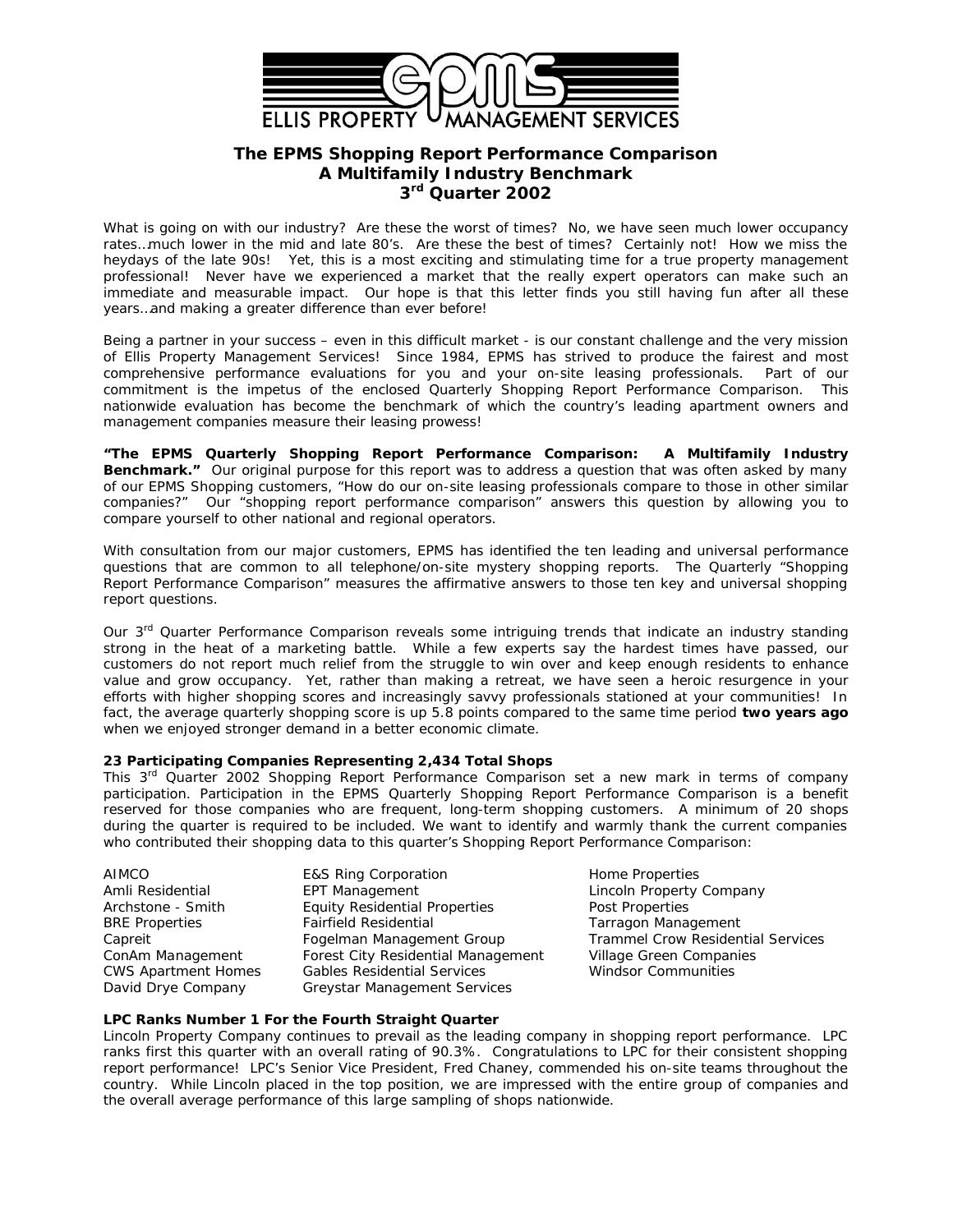### **3 rd Quarter Dip continues to be a Comparison Trend**

At 82.6%, this is the highest 3<sup>rd</sup> quarter score in the comparison's history and just a tenth of a point below last year's record in the  $4^{th}$  quarter, the typical high quarter for the year. While this quarter's score is a record for the 3<sup>rd</sup> quarter and only a hair and a point below last quarter's all time high, it follows an interesting trend that we have seen in the previous third quarters. For the past two years, the  $2<sup>nd</sup>$  quarter has dipped slightly below the 1st, followed by the 3<sup>rd</sup> quarter dropping to the lowest of the year.

For three years, the third quarter performance scores have been the lowest for each year. The difference in 2002 is that the  $2<sup>nd</sup>$  quarter marginally increased, rather than decreasing, as in the past two years. If the annual trend continues, this coming  $4^{\text{th}}$  quarter should jump up and possibly hit the comparison's all time highest score!



#### **Other Noteworthy Observations:**

- **Less Training/Better Performance? –** While this concept runs contrary to conventional wisdom, many of our clients have reported cutbacks in their training departments while maintaining or improving performance levels. Perhaps the obvious market downturn along with the perceived risk of job loss has put leasing professionals on notice and motivated them to higher levels of performance.
- **Less Traffic and Greater Vacancies Create Sense of Urgency –** This may seem to be an obvious response, but the apartment "market correction" of the mid to late 80s produced a de-motivated onsite employee who seemed to have run out of solutions. This current market dip has brought the best out of our industry and its on-site heroes. Today the attitude seems to be "We can do this" and "We will not give up until we succeed!"
- **Hard Times have** *Improved* **Performance Scores –** Despite less demand and higher vacancies, shopping performance scores are at an all time high. Below is a comparison of the first three quarters of 2000 when times were still great to the same three quarters this year. These vacancy rates come from the *U.S. Census Bureau's Quarterly Housing Vacancy Survey* and represent multi-family properties with 5 units or more.

| 2000                    | <b>Scores</b> | U.S. Apt.<br>Vacancv* | 2002                    | <b>Scores</b> | U.S. Apt.<br>Vacancy* |
|-------------------------|---------------|-----------------------|-------------------------|---------------|-----------------------|
| 1 <sup>st</sup> Quarter | 78.7%         | 8.9                   | 1 <sup>st</sup> Ouarter | 83.6%         | 10.8                  |
| 2 <sup>nd</sup> Quarter | 77.1%         | 9.4                   | 2 <sup>nd</sup> Quarter | 83.7%         | 10.4                  |
| 3 <sup>rd</sup> Quarter | 76.8%         | 9.4                   | 3 <sup>ra</sup> Ouarter | 82.6%         | ΝA                    |
| 4 <sup>th</sup> Quarter | 80.6%         | 8.9                   | 4 <sup>th</sup> Quarter |               |                       |

\*These rates represent gross physical vacancy. Considering the current market concessions, the 2002 net economic vacancy rate is actually greater.

• **Stronger Emphasis on Follow Up –** While the shopping scores are not designed to reflect it, we have noticed an increased intensity and repetitiveness in follow up. Some of our shoppers have had to come clean and declare their mission with your leasing professionals who persistently but appropriately follow up after the shop!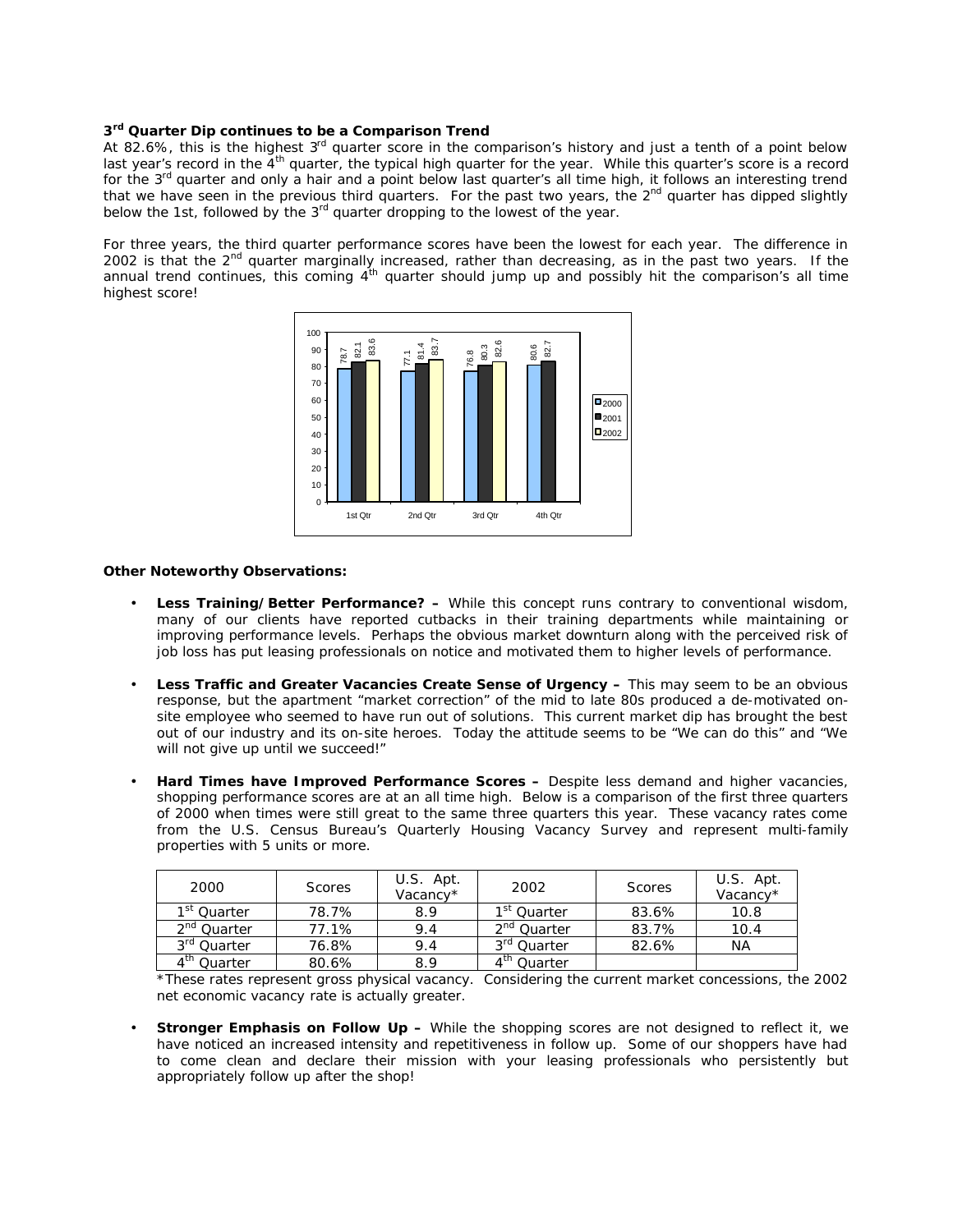- **Ask For the Deposit! –** Only 55.3% of those on-site professionals directly asked the prospect to leave a deposit. Our experience through our contract leasing and consulting efforts is that the direct – call it 'hard' – close is STILL the most effective when coupled with a sincere leasing professional and a genuine style. It is the *natural* response to a prospect with whom you have "connected" and is showing buying signals. And remember that this 55.3% reflects presentations made to our shoppers who are trained to be closable and should appear a bit more willing than the average prospect!
- **Ready Units** None of the participating companies had 100% ready apartments. Overall, the performance score indicated that 92.8% showed truly market ready units. Could cost cuts and leaner maintenance staffs contribute to this phenomenon? The actual available apartment home is a deciding factor for many prospects and product preparation is one area NOT to cut quality.
- **More Scrutiny by Owners and Asset Managers –** Though not reflected in these performance scores, we have been discovered by a new segment of shopping customers, the owners and owners' representatives of your properties. More and more of the actual institutional investors are calling on EPMS to evaluate their portfolio. There is even a disturbing trend toward knee-jerk reaction by changing management companies in a move of desperation by these institutions. In markets like this, as the challenge to perform and meet expectations is raised so is the accountability!

The good news is that we continue to act as professionals and respond thoughtfully and effectively to the current marketing and economic crisis. Congratulations to each of you!

The *EPMS Shopping Report Performance Summary* is an excellent tool to help you shape your company training programs to address specific strengths and weaknesses of your Leasing Professionals.

Ellis Property Management Services (EPMS), AMO, has been providing comprehensive, executive-ready shopping reports nationwide for more than 18 years. Our references include some of the largest and most well-known property management companies in the country. Shopping reports are the foundation of our company! EPMS also provides an array of training seminars, education curriculum design, and consulting that can impact leasing performance and effectiveness. For more information on EPMS' services, please contact Joanna Ellis, CAPS at (972) 256-3767 or by email, jellis@epmsonline.com. You can also visit our web site, www.epmsonline.com.